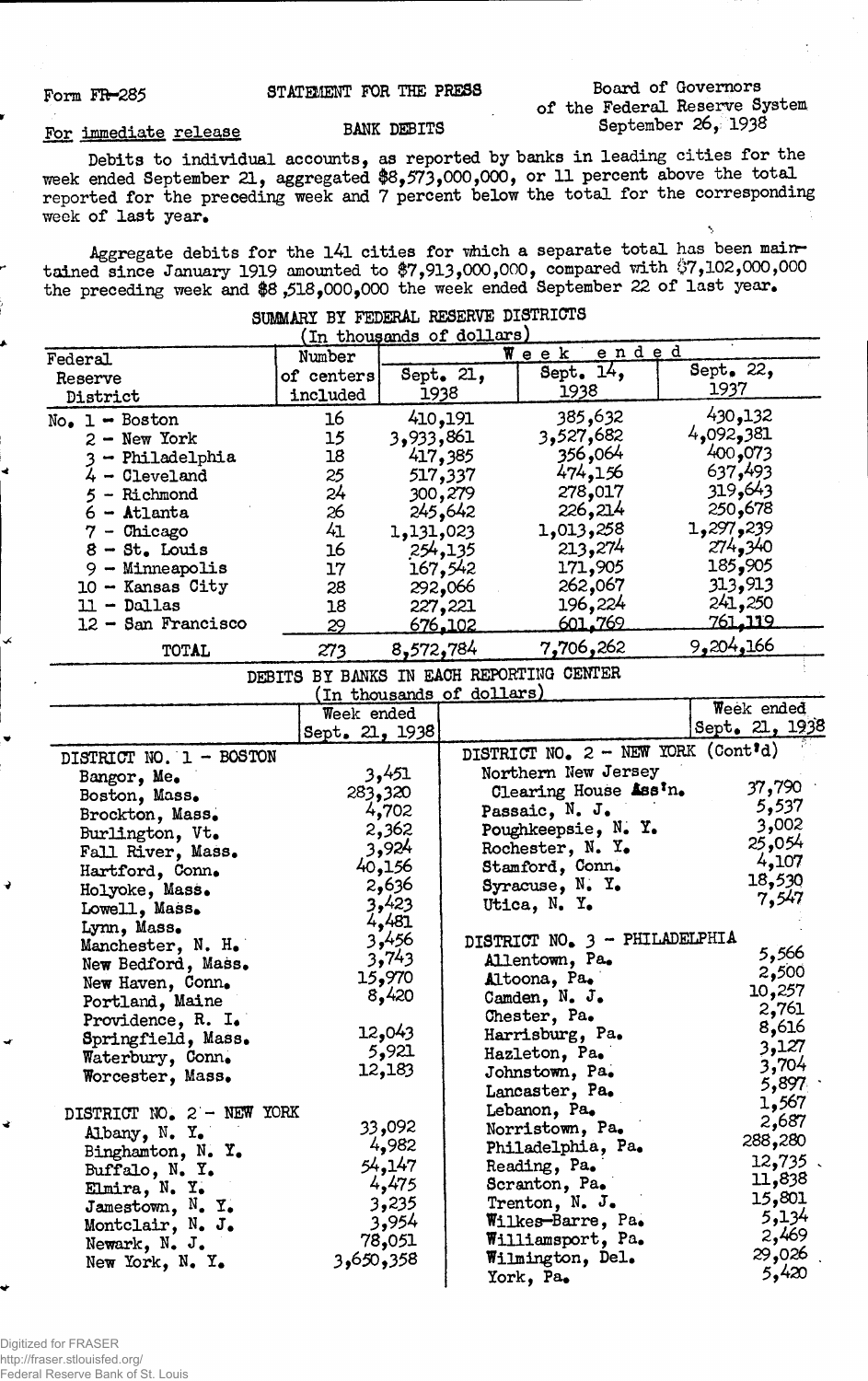Form  $FR-285-a$ 

 $\mathcal{L}_{\text{max}}$  and  $\mathcal{L}_{\text{max}}$  . We have

ť

 $\blacktriangleleft$ 

 $\bullet$ 

 $\blacksquare$ 

 $\blacklozenge$ 

 $\frac{1}{2}$ 

 $\bullet$ 

# DEBITS BY BANKS IN EACH REPORTING CENTER (In thousands of dollars)\_\_\_\_\_\_\_

 $\overline{a}$ 

|                                          | THE diposition of the<br>Week ended |                                   | Week ended      |
|------------------------------------------|-------------------------------------|-----------------------------------|-----------------|
|                                          | Sept. 21, 1938                      |                                   | Sept. 21, 1938  |
|                                          |                                     | DISTRICT NO. 6 - ATLANTA (Contid) |                 |
| DISTRICT NO. 4 - CLEVELAND               |                                     | Elberton, Ga.                     | 268             |
| Akron, Ohio                              | 15,208                              | Hattiesburg, Miss.                | 1,138           |
| Butler, Pa.                              | 2,105                               | Jackson, Miss.                    | 8,648           |
| Canton, Ohio                             | 8,034                               | Jacksonville, Fla.                | 16,250          |
| Cincinnati, Ohio                         | 76,956                              | Knoxville, Tenn.                  | 7,242           |
| Cleveland, Ohio                          | 126,374                             | Macon, Ga.                        | 3,433           |
| Columbus, Ohio                           | 39,722                              | Meridian, Miss.                   | 2,693           |
| Dayton, Ohio                             | 17,397<br>6,276                     | Miami, Fla.                       | 7,311           |
| Erie, Pa.                                | 892                                 | Mobile, Ala.                      | 10,290          |
| Franklin, Pa.                            | 1,521                               | Montgomery, Ala.                  | 5,391           |
| Greensburg, Pa.                          | 2,892                               | Nashville, Tenn.                  | 22,654          |
| Hamilton, Ohio                           | 670                                 | Newnan, Ga.                       | 373             |
| Homestead, Pa.                           | 5,500                               | New Orleans, La.                  | 57,810          |
| Lexington, Ky.                           | 3,526                               | Pensacola, Fla.                   | 2,042           |
| Lima, Ohio                               | 1,616                               | Savannah, Ga.                     | 6,981           |
| Lorain, Ohio                             | 2,231                               | Tampa, Fla.                       | 5,982           |
| Middletown, Ohio                         | 2,122                               | Valdosta, Ga.                     | 1,062           |
| Oil City, Pa.                            | 146,855                             | Vicksburg, Miss.                  | 1,762           |
| Pittsburgh, Pa.<br>Springfield, Ohio     | 4,193                               |                                   |                 |
| Steubenville, Ohio                       | 1,858                               | DISTRICT NO. 7 - CHICAGO          |                 |
| Toledo, Ohio                             | 31,263                              | Adrian, Mich.                     | 879             |
| Warren, Ohio                             | 1,773                               | Aurora, Ill.                      | 2,649           |
| Wheeling, W. Va.                         | 6,242                               | Battle Creek, Mich.               | 3,016           |
| Youngstown, Ohio                         | 10,064                              | Bay City, Mich.                   | 3,062           |
| Zanesville, Ohio                         | 2,047                               | Bloomington, Ill.                 | 2,943           |
|                                          |                                     | Cedar Rapids, Iowa                | 5,748           |
| DISTRICT NO. 5 - RICHMOND                |                                     | Champaign-Urbana, Ill.            | 3,170           |
| Asheville, N. C.                         | 3,289                               | Chicago, Ill.                     | 666,017         |
| Baltimore, Md.                           | 82,100                              | Clinton, Iowa                     | 1,373           |
| Charleston, S. C.                        | 3,506                               | Danville, Ill.                    | 2,405           |
| Charleston, W. Va.                       | 10,255                              | Davenport, Iowa                   | 4,845           |
| Charlotte, N. C.                         | 13,918                              | Decatur, Ill.                     | 3,922           |
| Columbia, S. C.                          | 6,408                               | Des Moines, Iowa                  | 19,622          |
| Cumberland, Md.                          | 1,886                               | Detroit, Mich.                    | 190,048         |
| Danville, Va.                            | 2,084                               | Dubuque, Iowa                     | 2,327           |
| Durham, $N_e$ . $C_e$                    | 9,999                               | Elgin, Ill.                       | 1,775           |
| Greensboro, $N_e$ C.                     | 4,383                               | Flint, Mich.                      | 5,927           |
| Greenville, S. C.                        | 4,352                               | Fort Wayne, Ind.                  | 7,489           |
| Hagerstown, Md.                          | 2,209                               | Gary, Ind.                        | 2,468           |
| Huntington, W. Va.                       | 3,734                               | Grand Rapids, Mich.               | 11,736          |
| Lynchburg, Va.                           | 3,552                               | Green Bay, Wis.                   | 3,550           |
| Newport News, Va.                        | 1,957                               | Hammond, Ind.                     | 1,528           |
| Norfolk, Va.                             | 11,160                              | Indianapolis, Ind.                | 45,853          |
| Portsmouth, Va.                          | 1,002                               | Jackson, Mich.                    | 3,952           |
| Raleigh, N. O.                           | 8,243                               | Kalamazoo, Mich.                  | 5,338           |
| Richmond, Va.                            | 43,788                              | Lansing, Mich.                    | 5,133           |
| Roanoke, Va.                             | 6,262                               | Manitowoc, Wis.                   | 1,550           |
| Spartanburg, $S_{\bullet}$ $C_{\bullet}$ | 2,048                               | Mason City, Iowa                  | 2,134<br>58,902 |
| Washington, D. C.                        | 60,756                              | Milwaukee, Wis.                   | 1,927           |
| Wilmington, N. C.                        | 2,909                               | Moline, Ill.                      | 892             |
| Winston-Salem, N. C.                     | 10,479                              | Muscatine, Iowa                   | 2,055           |
|                                          |                                     | Oshkosh, Wis.                     | 12,693          |
| DISTRICT NO. 6 - ATLANTA                 |                                     | Peoria, Ill.                      | 5,665           |
| Albany, Ga.                              | 1,237                               | Rockford, Ill.                    | 4,846           |
| Atlanta, Ga.                             | 45,787                              | Saginaw, Mich.                    | 3,016           |
| Augusta, Ga.                             | 4,090                               | Sheboygan, Wis.                   | 8,422           |
| Birmingham, Ala.                         | 18,034                              | Sioux City, Iowa                  | 8,146           |
| Brunswick, Ga.                           | 564                                 | South Bend, Ind.                  | 5,835           |
| Chattanooga, Tenn.                       | 10.391                              | Springfield, Ill.                 | 4,414           |
| Columbus, Ga.                            | 3,278                               | Terre Haute, Ind.                 | 3,751           |
| Dothan, Ala.                             | 961                                 | Waterloo, Iowa                    |                 |

Digitized for FRASER http://fraser.stlouisfed.org/ Federal Reserve Bank of St. Louis